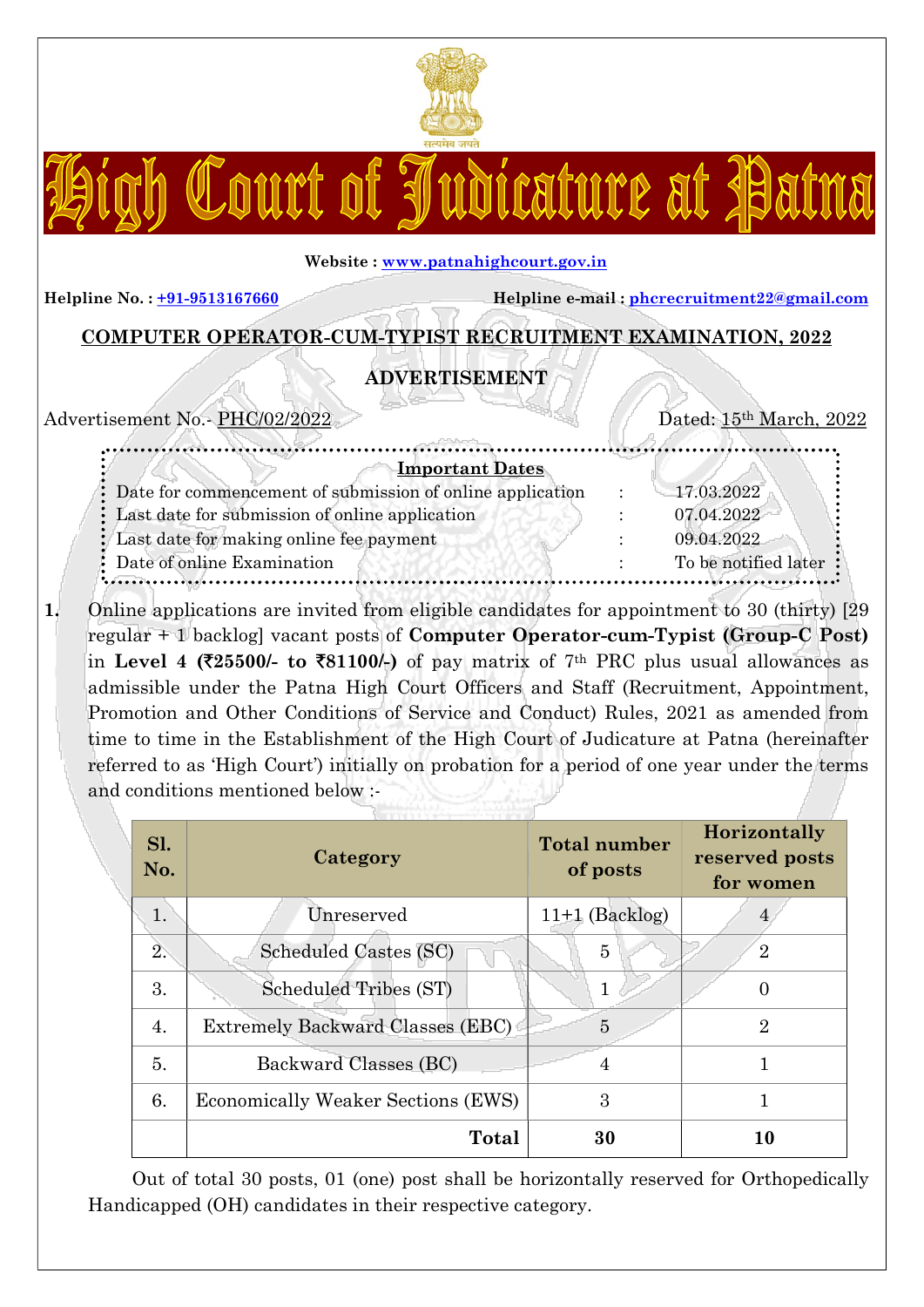Willing candidates may apply online through the link provided on the official website i.e. www.patnahighcourt.gov.in only. The Application Form through any other mode shall not be accepted. The link shall remain active from 17.03.2022 to 07.04.2022 till 23:55 hrs., after which the link shall be disabled.

Only one application shall be submitted by each candidate. In case, more than one Application i.e. multiple Application Forms are submitted by the same candidate, then the last application form correct in all respect shall only be taken into account for considering his/ her candidature.

Only such candidates shall be considered for selection who participate in all the stages of the Examination, and no exemption shall be granted to any candidate including that of OH Category from appearing in any part/stage of the Examination for reasons whatsoever.

Number of Vacancies is purely tentative in nature and the High Court reserves the right to alter the same.

# 2. Eligibility Criteria :-

(i) Nationality-

A candidate for recruitment to the post of Computer Operator-cum-Typist must be-

- (a) A citizen of India, or
- (b) A Tibetan refugee who came over to India before 1st January, 1972 with the intention of permanently settling in India, or
- (c) A person of Indian origin who has migrated from Pakistan, Burma, Sri Lanka and East African countries of Tanzania (formerly Tanganyika) and Zambia with the intention of permanently settling in India.

Provided that a candidate belonging to category (b) or (c) above must be a person in whose favour a certificate of eligibility has been issued by the State Government.

Provided also that, if a candidate belongs to category (c) above, no certificate of eligibility will be issued for a period of more than one year and such a candidate can be retained in service after a period of one year only if he has acquired Indian citizenship.

Note - A candidate in whose case a certificate of eligibility is necessary but the same has neither been issued nor refused, may be admitted to an examination or interview and he/ she may also be provisionally appointed subject to the necessary certificate being obtained by him/ her or issued in his/ her favour.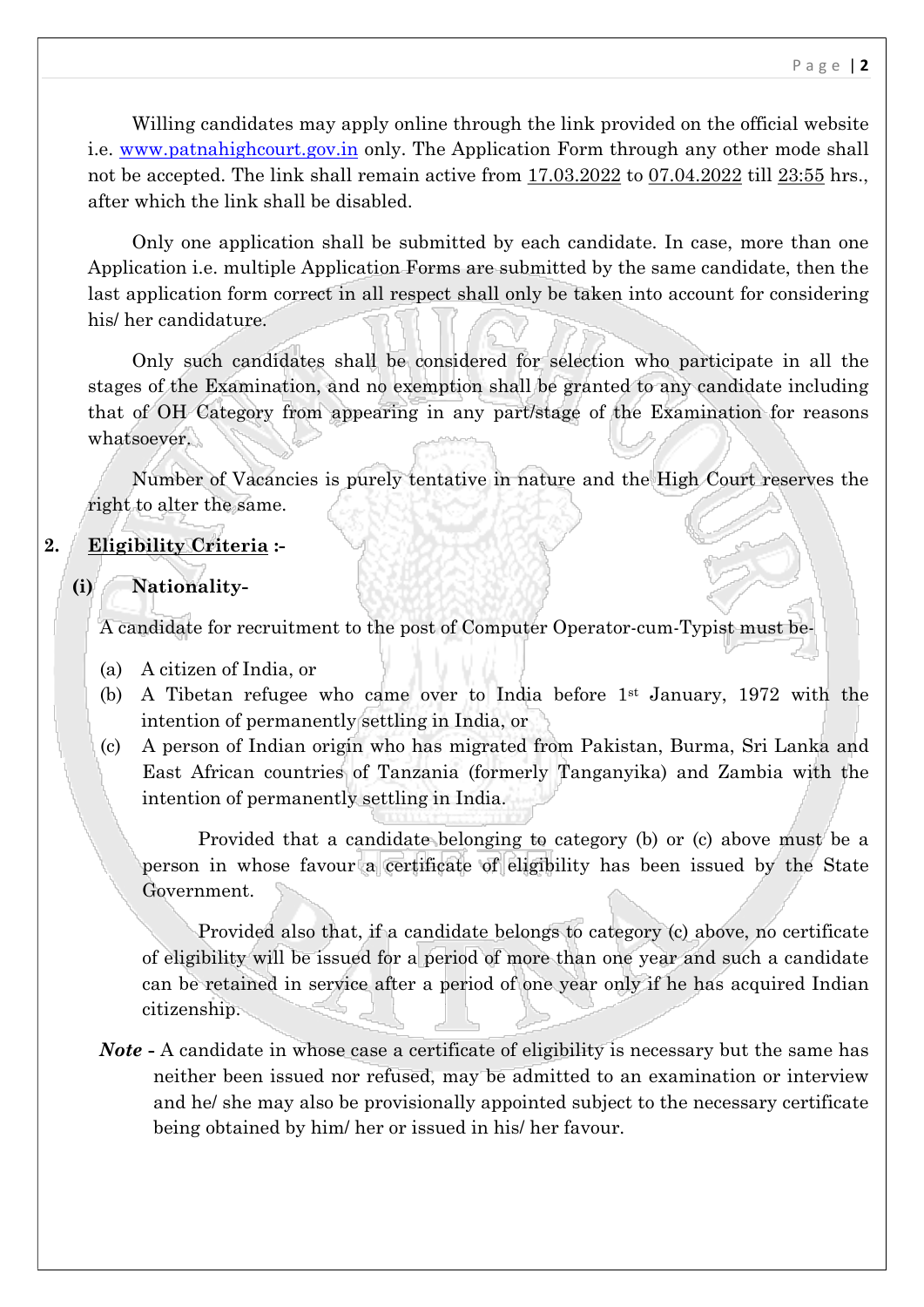- (ii) Character :- The character of a candidate must be such as to render suitable in all respect for appointment to the service in the High Court. The decision of the Appointing Authority in this regard shall be final.
	- Note Person terminated/ dismissed by the Government or by a Local Authority or a Corporation owned or controlled by the Government or convicted of serious offences (other than those punishable with only fine) by Court of law will be deemed to be ineligible for the recruitment.
- (iii) Marital Status :- A male candidate who has more than one wife alive or a female candidate who has married a person already having a wife alive shall not be eligible for the recruitment.
- (iv) Physical fitness :- No person shall be recruited unless he/ she is in good mental and physical health and free from any physical defect likely to interfere with the efficient performance on his/ her official duties. Before a candidate recruited directly is appointed to the establishment, he/ she shall be required to produce a medical certificate of physical fitness issued under the signature of a Medical Officer (not below the rank of Deputy Superintendent of a Government Hospital) at the time of joining the post.

Provided that no person under Orthopedically Handicapped (OH) category shall be recruited unless he/ she is in good mental health and physically fit except to the extent of his/ her disability.

(v) Age limit :- A candidate for direct recruitment to the post of Computer Operatorcum-Typist must not be below 18 years of age as on the 1st January, 2022 i.e. a candidate must not be born later than 01.01.2004.

| Category<br>Code | Category         | <b>Maximum Age</b>                    |
|------------------|------------------|---------------------------------------|
| 01               | Unreserved & EWS | 37 years                              |
|                  | (Male)           | (born not earlier than $02.01.1985$ ) |
| 02               | Unreserved & EWS | 40 years                              |
|                  | (Female)         | (born not earlier than $02.01.1982$ ) |
| 03               | BC / EBC         | 40 years                              |
|                  | (Male & Female)  | (born not earlier than $02.01.1982$ ) |
| 04               | SC / ST          | 42 years                              |
|                  | (Male & Female)  | (born not earlier than $02.01.1980$ ) |
|                  | OH (locomotor)   | 47 years                              |
| 05               | (Unreserved/EWS/ | (born not earlier than 02.01.1975)    |
|                  | EBC/ BC/ SC/ ST) |                                       |

The category-wise permissible upper age limit is as follows:-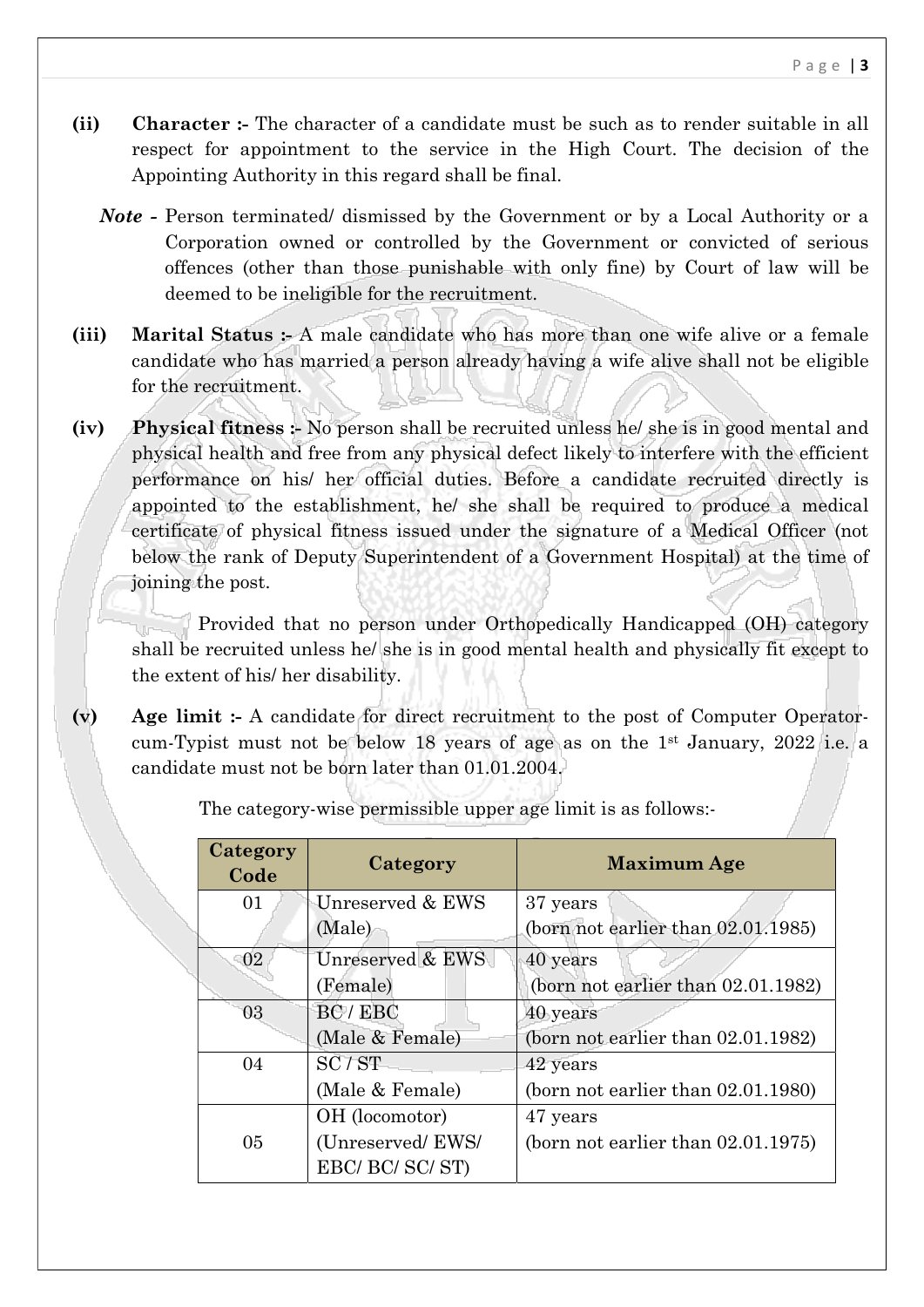Further, upper age limit for those in Government employment shall be relaxable by 5 years.

The age limit shall not apply to a person already serving in the establishment of the High Court or a person engaged on daily wages or those working in the Courts subordinate to this Court or placed on deputation.

# CANDIDATES CLAIMING AGE RELAXATION IN MORE THAN ONE CATEGORY WILL BE ENTITLED TO ONLY ONE OF THE RELAXATION WHICHEVER IS MORE BENEFICIAL TO THEM.

Relaxation in upper age limit by virtue of their category shall be provided to the residents of Bihar only. Candidates availing such relaxation shall have to produce Domicile/ Residential Certificate alongwith their respective category/ Caste Certificate at the time of document verification.

- 3. Minimum Educational Qualifications :- The applicant must possess following essential educational qualification/Computer Qualification for the post of Computer Operator-cum-Typist as on 01st January, 2022 :
	- $(i)$  Graduation in any discipline from a recognised University/ Institution.
	- (ii) Diploma/ Certificate of at least six month's course in Computer Application
	- (iii) Certificate in Typing proficiency of 40 words per minute in English and 30 words per minute in Hindi.

#### 4. Preferential Qualification :- A candidate –

- (i) who has served in the Territorial Army for a minimum period for two years, or
- (ii) who has obtained a 'B' certificate of the National Cadet Corps shall, other things being equal, be given preference in the matter of direct recruitment to the establishment at the time of interview.

チョロ 작법의 퇴직이

5. Reservation :- Vertical Reservation for Scheduled Castes (SC), Scheduled Tribes (ST), Extremely Backward Classes (EBC), Backward Classes (BC) and Economically Weaker Sections (EWS) of the State of Bihar shall be applicable in following manner :-

| Category<br>Code | Category                            | Percentage of<br><b>Reservation</b> |
|------------------|-------------------------------------|-------------------------------------|
| $^{01}$          | <b>Scheduled Castes</b>             | 16%                                 |
| 02               | <b>Scheduled Tribes</b>             | 01%                                 |
| 03               | <b>Extremely Backward Classes</b>   | 18%                                 |
| 04               | <b>Backward Classes</b>             | 12%                                 |
| 05               | <b>Economically Weaker Sections</b> | 10%                                 |

**Links** 

Horizontal Reservation for Women candidates and Orthopedically Handicapped candidates shall be applicable in the following manner :-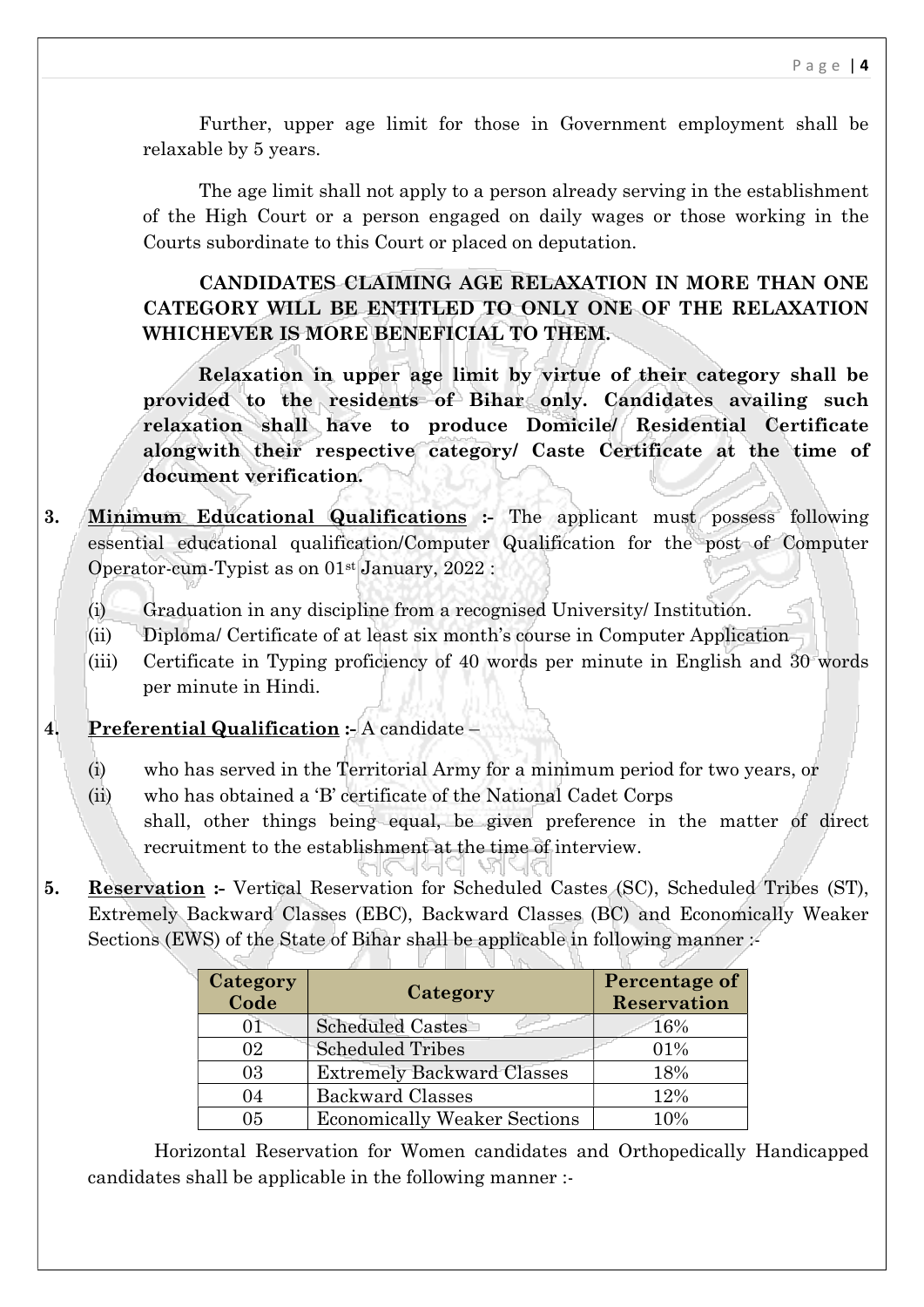| <b>Women Candidates</b>                | 35% |
|----------------------------------------|-----|
| <b>Orthopedically Handicapped (OH)</b> | 04% |

The posts reserved for women candidates under horizontal reservation category shall be filled up by male candidates of respective category if women candidates do not obtain the minimum cut-off marks fixed for them by the High Court or the number of women candidates is insufficient.

The selected OH candidates shall be adjusted against their respective category.

Benefits of caste based reservation shall be given only to the candidates who are domicile of Bihar subject to production of Domicile and Category Certificate issued by Competent Authority as recognized by Law or Relevant Rules of State of Bihar. The permanent address furnished in the application form shall be considered as domicile for the purpose of reservation.

If the applicant does not claim reservation or mention his/ her category in the proper place of application form, he/she will not be given the benefit of reservation. After final submission of the application form, any request with regard to change of category shall not be entertained.

The candidate who fails to produce Domicile/ Category Certificate shall not be entitled to the benefits of reservation. Such candidates shall be treated as General (Unreserved) category candidates. In case of women candidates, caste certificate issued from father's side shall only be treated as valid.

Candidates claiming reservation against SC/ ST category shall be required to submit Domicile Certificate and their respective Category Certificate issued by the competent authority as and when asked for.

Candidates seeking reservation under BC/ EBC category shall have to produce Non-Creamy Layer Certificate in addition to the Domicile Certificate and Category Certificate issued by the competent authority as and when asked for.

Income and Asset Certificate issued by the competent authority for the year 2021- 22 has to be produced by the candidates who claim reservation under Economically Weaker Sections (EWS) Category, failing which they shall be treated as General (Unreserved) Category candidate.

Only such person would be eligible for reservation under Orthopedically Handicapped (OH) quota who is having not less than 40% (forty percent) of relevant disability. Applicants claiming benefit of reservation under Orthopedically Handicapped quota shall be required to submit a Disability Certificate issued by the Competent Authority as per relevant rules as and when asked for.

Note: There is no provision for Scribe or extra time in any part/stage of examination for the Orthopedically Handicapped (O.H.) Candidates.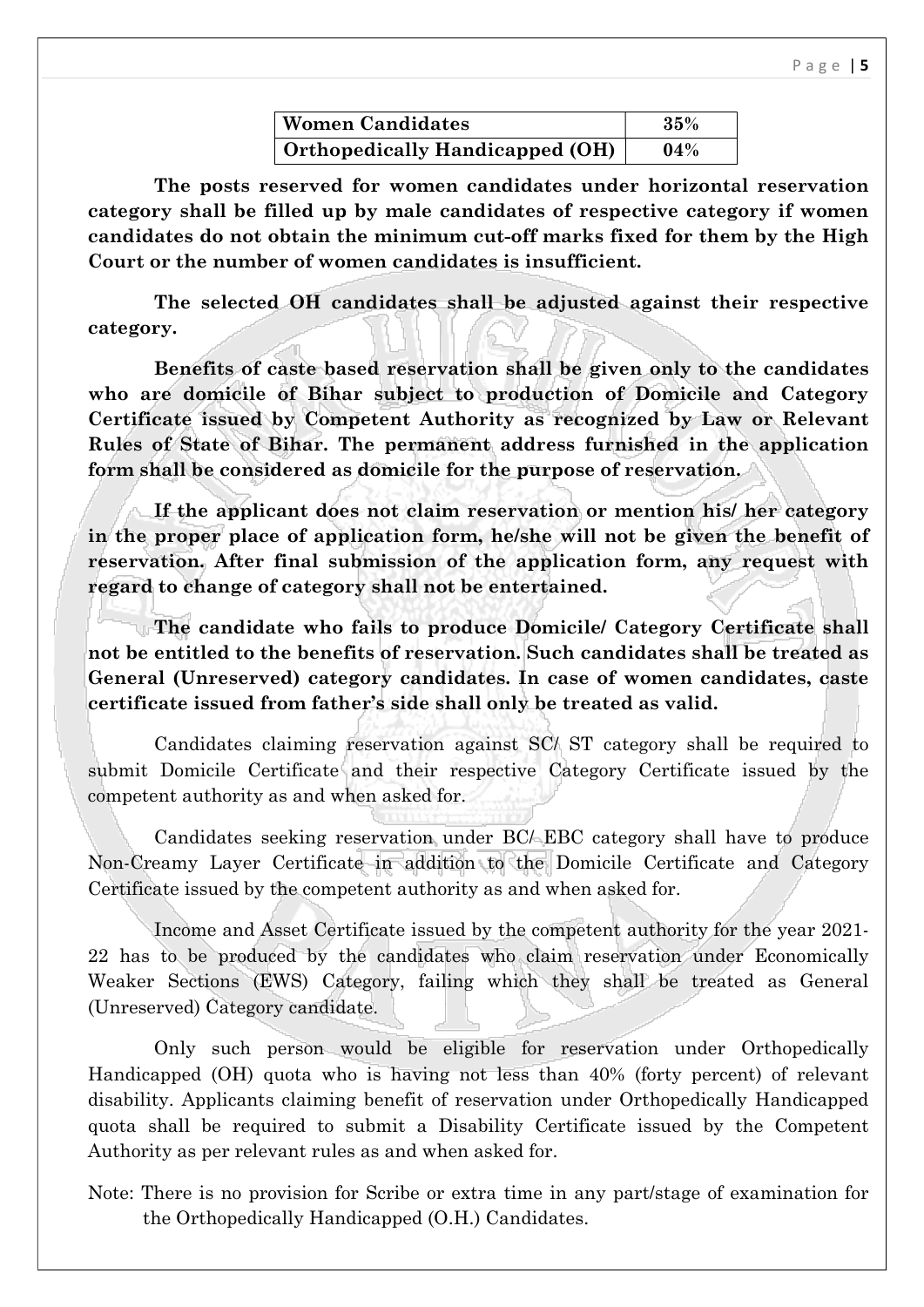# 6. Mode of Selection :-

- (i) Written test:- Multiple Choice Question Based Objective test followed by Computer Typing Test (English & Hindi)
- (ii) Interview.

# 7. Minimum Qualifying Standard :- The minimum qualifying standard shall be :-

- (i) 40% in Objective Written Test
- (ii) 90% accuracy in English Computer Typing Test
- (iii) 85% accuracy in Hindi Computer Typing Test
- (iv) 30% in Interview.
- 8. Syllabus and Scheme of Examination :- Written test shall consist of the following subjects:-

i. English Language and grammar : Spot the Error, Fill in the Blanks, Synonyms/Homonyms, Antonyms, Spellings/ Detecting mis-spelt words, Idioms & Phrases, One word substitution, Improvement of Sentences, Active/ Passive Voice of Verbs, Conversion into Direct/Indirect narration, Shuffling of Sentence parts

(20 Marks)

- ii. Hindi Language and grammar : शब्द-रूपांतरण, लिंग, वचन, कारक, काल, वाच्य, शुद्ध वर्तनी, मुहावरे एवं लोकोक्तियां, अलंकार के उदाहरण एवं प्रकार, संधि, समास, उपसर्ग एवं प्रत्यय  $(10 \text{ Marks})$
- iii. Basic Computer Science : History of computers, Fundamentals of Computer and terminologies, Computer abbreviations, Basics of Hardware and software, Keyboard shortcuts, Operating system basics, Basic Functionalities of MS-Office (Word, Excel and PowerPoint), Internet terms and services, Networking and communication, Security Tools and Viruses (20 Marks)

Note :- (i) The question paper of Written Test shall be available in English language only except the paper of Hindi Language and Grammar which shall be in Hindi.

(ii) The Keyboard Layout for Hindi Typing shall be "Remington Gail" and the font shall be "Mangal".

(iii)There shall not be negative marking for incorrect answers in the written test.

9. Examination Fee :- Candidates are required to pay the fee in following manner :-

| <b>Sl. No.</b>  | Category                         | Amount   |
|-----------------|----------------------------------|----------|
|                 | Unreserved/BC/EBC/EWS Candidates | ₹1000.00 |
| $(\mathrm{ii})$ | SC/ST/OH Candidates              | ₹500.00  |

Note:- (a) Payment of fee shall be accepted through online mode only.

(b) Application without prescribed fee shall not be considered.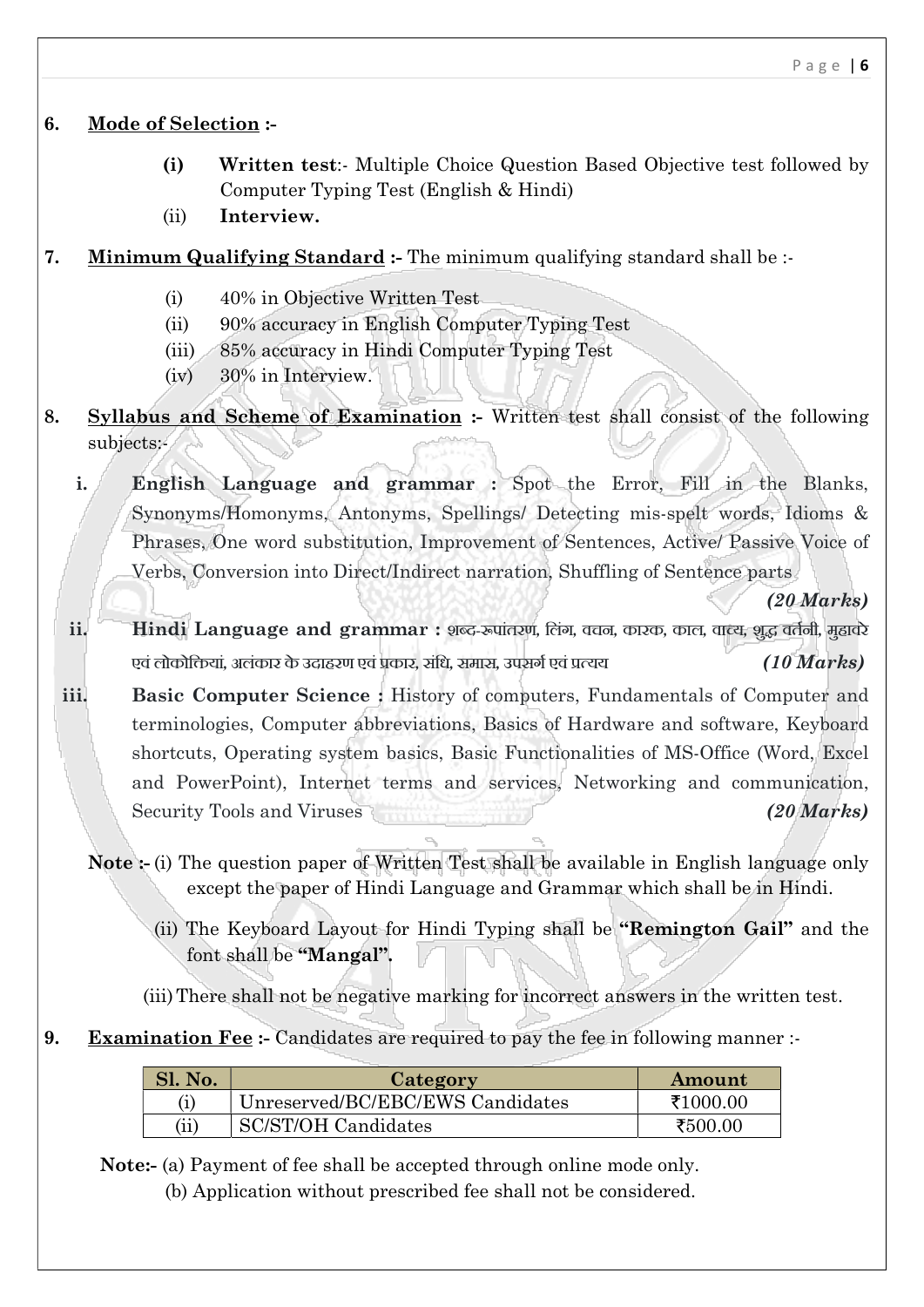- (c) Examination Fee once paid shall not be refunded. No request for refund of fee once remitted by the candidate will be entertained under any circumstances.
- (d) Concession of fee shall be provided to the SC/ST/OH candidates of Bihar only.
- (e) Any kind of service, processing, transaction charges or any other amount charged by the bank for online transaction will be borne by the candidates.

## 10. Centre of Examination :-

- (i) A candidate must indicate name of the City in the online Application Form in which he/ she desires to take the Examination.
- (ii) Detail about the Cities in which Examination Centres are to be allocated, is as follows :-

| Sl. No. | <b>Name of City</b> |
|---------|---------------------|
| 01.     | PATNA               |
| 02.     | <b>MUZAFFARPUR</b>  |
| 03.     | <b>PURNEA</b>       |
|         | <b>GAYA</b>         |

- (iii) A candidate has to give option for three cities, in the order of preference. No request for change in Examination City/Centre will be considered later under any circumstances. Hence, the candidates should select the City, carefully and indicate the same correctly in their applications.
- (iv) The High Court will endeavour to accommodate the candidates in cities opted by them. However, the High Court reserves the right to cancel any Centre/ City and ask the candidates of that Centre/ City to appear from any other Centre/ City. High Court also reserves the right to divert candidates of any Centre/ City to other Centre/ City in administrative exigency.

# 11. Procedure for appointment :-

- (i) Selection will be made on the basis of marks secured by the candidate in written test(s) & interview and a select list/ panel (waiting list) shall be prepared accordingly. If the number of applicants is on the higher side, the High Court reserves the right to shortlist the candidates through screening or preliminary test.
- (ii) The High Court reserves the right to bring about changes in the selection procedure/ scheme of Examination.
- (iii) The dates of examination indicated in the advertisement are purely tentative in nature. Any change in the schedule of examination shall be brought to the notice of candidates only through the official website of the High Court. No personal communication shall be made in this regard.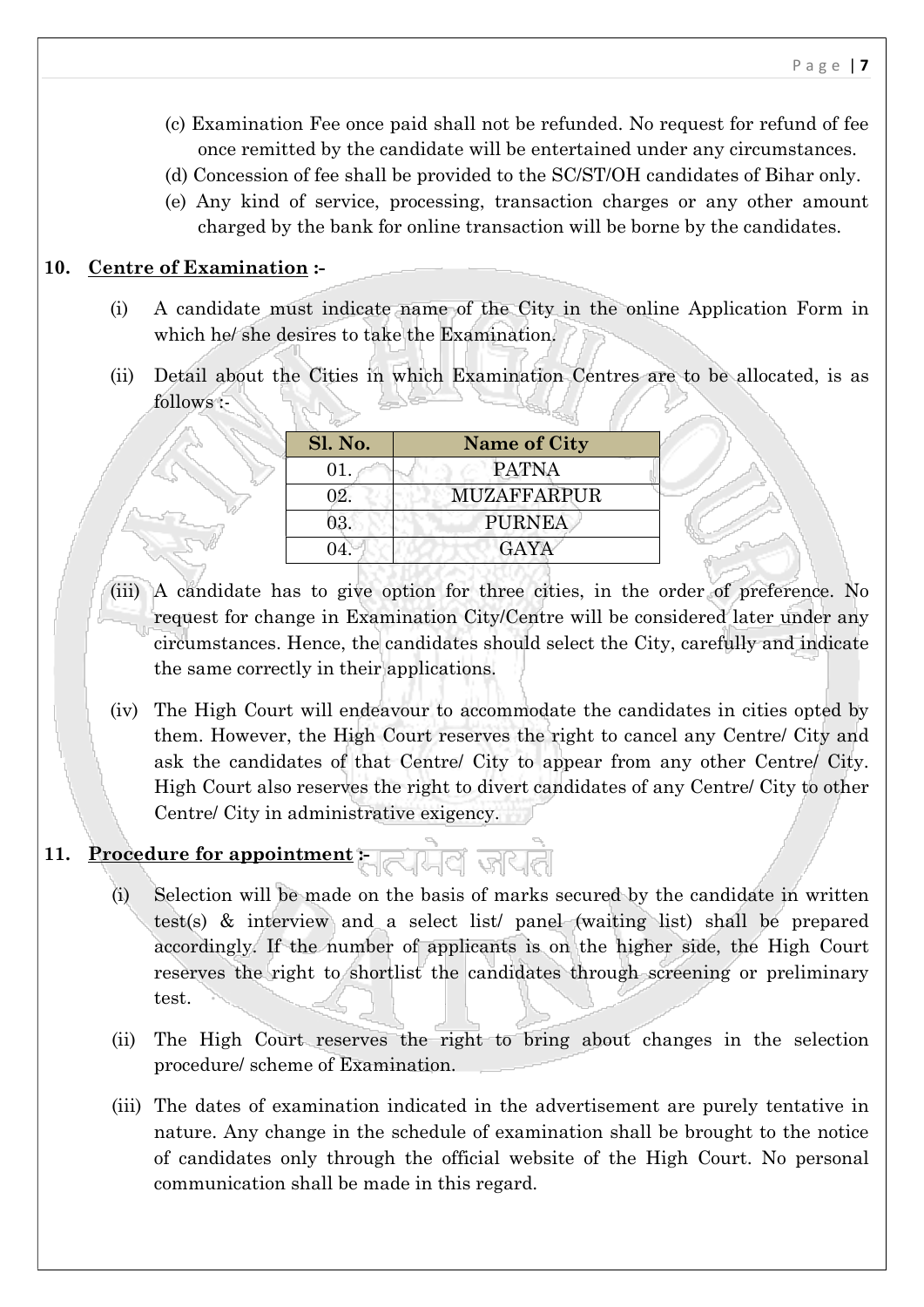- (iv) There shall be no provision for re-evaluation/ re-checking/ scrutiny of the answer sheet/ score. No correspondence in this regard shall be entertained.
- (v) If two or more candidates secure equal marks, the candidate securing higher marks in the written test will be placed above and if the marks obtained in the written test are also equal, then the candidate born earlier will be placed above.
- (vi) Such panel (waiting list) shall remain valid for a period of one year from the date of its approval by the Competent Authority and may be extended for another one year in case of exigency.
- (vii) Posts falling vacant during the currency of the panel may be filled up from the same panel.
- (viii)The appointee shall have to join within the period specified in the appointment letter. Joining time may be extended upon the satisfaction of the Appointing Authority.

Provided that the appointee who joins after the period specified in the appointment letter and beyond the extension period, if any, his/ her seniority shall be determined on the basis of his/ her date of joining.

## 12. General Instructions :-

- (i) The High Court reserves right to alter the number of vacancies, modify Examination process and fix the minimum cut off marks without assigning any reason thereof. All instructions are to be complied with strictly by the candidates in the Examination.
- (ii) Decision of the High Court shall be final in all matters relating to Eligibility, Acceptance or Rejection of the applications/ candidature of any applicant, Penalty for false information, Mode of Examination process, Allotment of Examination centres, Selection and Appointment to the post etc.
- (iii) Candidates are advised to visit the official website of the High Court i.e. www.patnahighcourt.gov.in regularly for latest updated information and other references.
- (iv) Candidates must read carefully the Detailed Advertisement with General Instructions and How to Apply (Annexure- I) given in the advertisement for filling the Application Form online. Candidates not complying with the Instructions shall be summarily disqualified.
- (v) Candidates seeking reservation benefits available for SC/ ST/ OBC/ EWS/ OH must ensure that they are entitled to such reservation as per eligibility prescribed in the advertisement. They should also be in possession of the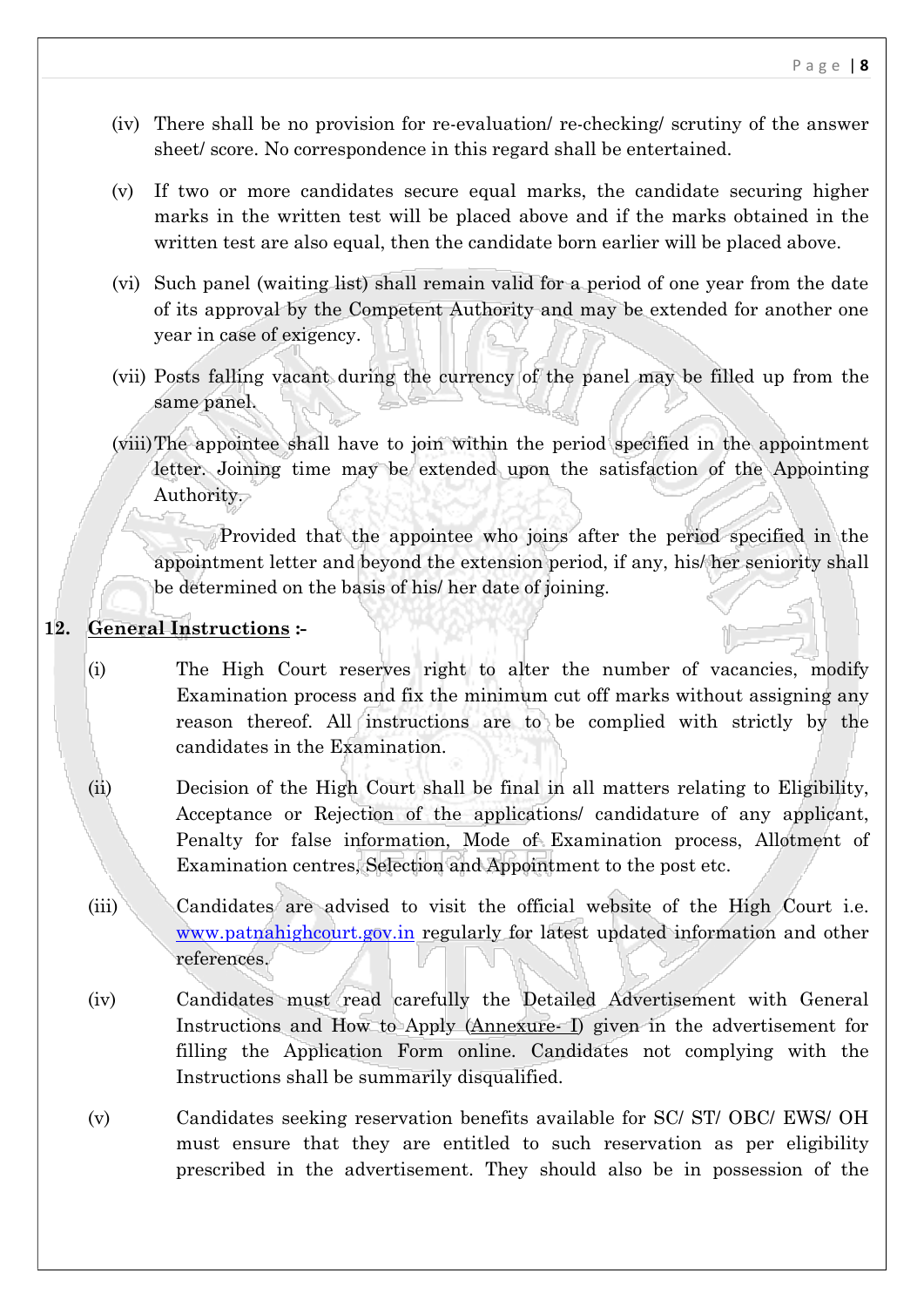certificates in the format as prescribed by the State Government, in support of their claim.

- (vi) Candidates are advised to fill up the online application form very carefully and recheck the data filled prior to its submission. Information such as their Name, Contact details/ Address, E mail ID, Category, PH Status, Educational Qualification details, Date of Birth, etc. provided by the candidates in the Online Application Form shall be treated as final. The Candidates shall fill their complete postal address with PIN Code. Any request for change in such particulars after final submission shall not be considered, in any manner.
- (vii) Online Application Form cannot be withdrawn, once it is submitted successfully.
- (viii) Application Form of candidates who do not fulfill the eligibility criteria shall be rejected.

 $(ix)$  In case, multiple applications are submitted by a candidate, the last application correct in all respect shall be accepted and the fee deposited with earlier applications shall not be adjusted/ refunded under any circumstances.

- $(x)$  Candidates are also advised in their own interest to apply online well before the closing date and not wait for the last date of submission to avoid possibility of link failure or any other technical issues whatsoever. There shall not be any responsibility of the High Court if any candidate fails to finally submit the application form before the last date of submission on account of aforesaid reasons or for any other reason beyond its control.
- (xi) In case it is found at any time in future that a Candidate has used / uploaded the photograph and signature of someone else in his/ her Application Form / Admit Card or he/she has tampered his/her Admit Card / result, these acts of the candidate shall be treated as Unfair Means.
- (xii) In case a candidate is found providing incorrect information or his/her identity is proved to be false at any time in the future, he/ she may, in addition to disqualification, face penal action as per the law applicable.
- (xiii) In case, it is found at any stage of the recruitment process that a candidate does not fulfill the eligibility norms and/or that he/she has suppressed/twisted or truncated any material facts, his/her candidature shall stand cancelled without giving any reason and notice to the candidate concerned. If any of these shortcomings is detected even after appointment, his/ her service will be liable to be terminated and he/she will be liable to punishment through proceedings as decided by the Competent Authority.
- (xiv) The candidates are required to fill the Online Application Form with correct and complete information carefully. If any incomplete or false information is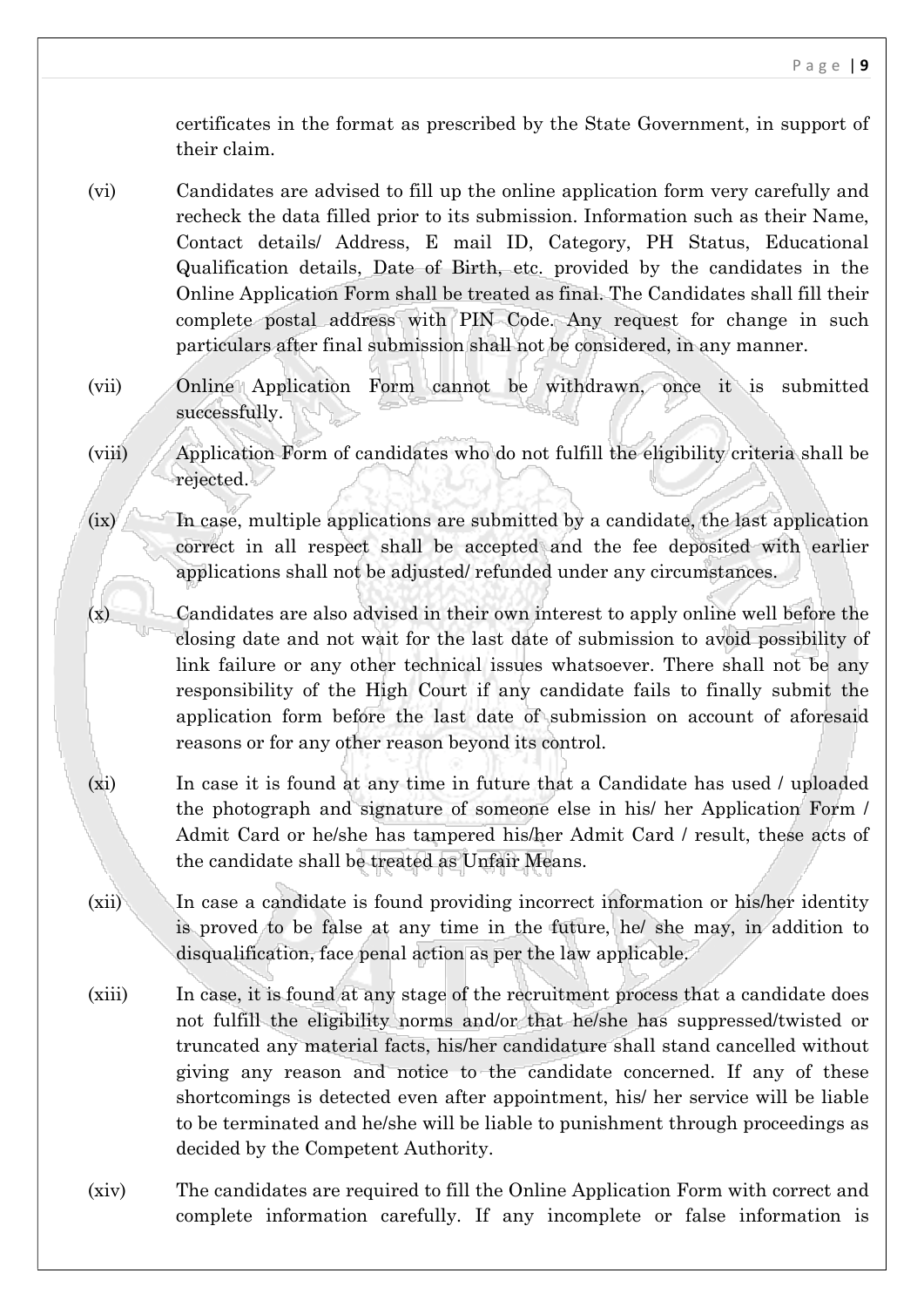furnished, then the candidate will be solely responsible for the same and on the basis of false and incomplete information, the Application Form shall be rejected at any stage of the selection process without giving any reason/notice. On furnishing any false certificate or indicating wrong category/sub-category regarding caste(s) in the application form or in case of any other default, the High Court may reject the candidature at any stage of the selection.

- (xv) Candidates must disclose the details of any criminal proceeding initiated or First Information Report (FIR) lodged against them or any punishment awarded to them. Concealment of these fact(s) may disqualify and entail cancellation of their candidature.
- (xvi) Print out of On-line Application Form or hard copies of certificates/mark sheets are not required to be submitted. Candidates shall have to produce all the required documents pertaining to eligibility for verification as and when asked for by the High Court, failing which he/she shall be disqualified.
- (xvii) Candidates must keep print out of On-line Application Form, E-Admit Card and at least 08 (eight) copies of coloured passport size photograph identical with the photograph uploaded in Online Application Form and produce the same alongwith all the required certificates at the time of interview for verification of the documents.
- (xviii) Candidates shall appear in the examination at their own cost at the allotted Examination Centre on the date / shift and time indicated in their respective Admit Cards, which would be issued in due course through official Website of the High Court only. Admit Cards shall not be dispatched to the candidates individually. The High Court shall not be responsible for any loss/ injury caused to the candidates in course of appearing in the examination.
- (xix) Selection of a candidate in the Examination is provisional, subject to being found eligible for selection.
- (xx) Candidates are required to keep with them at least two passport size recent colour photograph (as uploaded in the on-line application form), one identity proof (Photo-Identity Card viz. Aadhaar Card, Voter ID Card, Driving License, Passport, PAN Card, any other ID Card issued by the Central/ State Government or/ and 10th Certificate) having name, father's name and date of birth of the candidate alongwith the admit card issued to the candidate and shall produce the same on demand at the time of examination at the centre. The details mentioned on the ID Card must match the details appearing on the admit card, else the candidate may be denied entry into the examination hall.
- (xxi) Mobile Phone, Pager, Bluetooth device, Smart Watch or any other communication device is not allowed inside the premises where the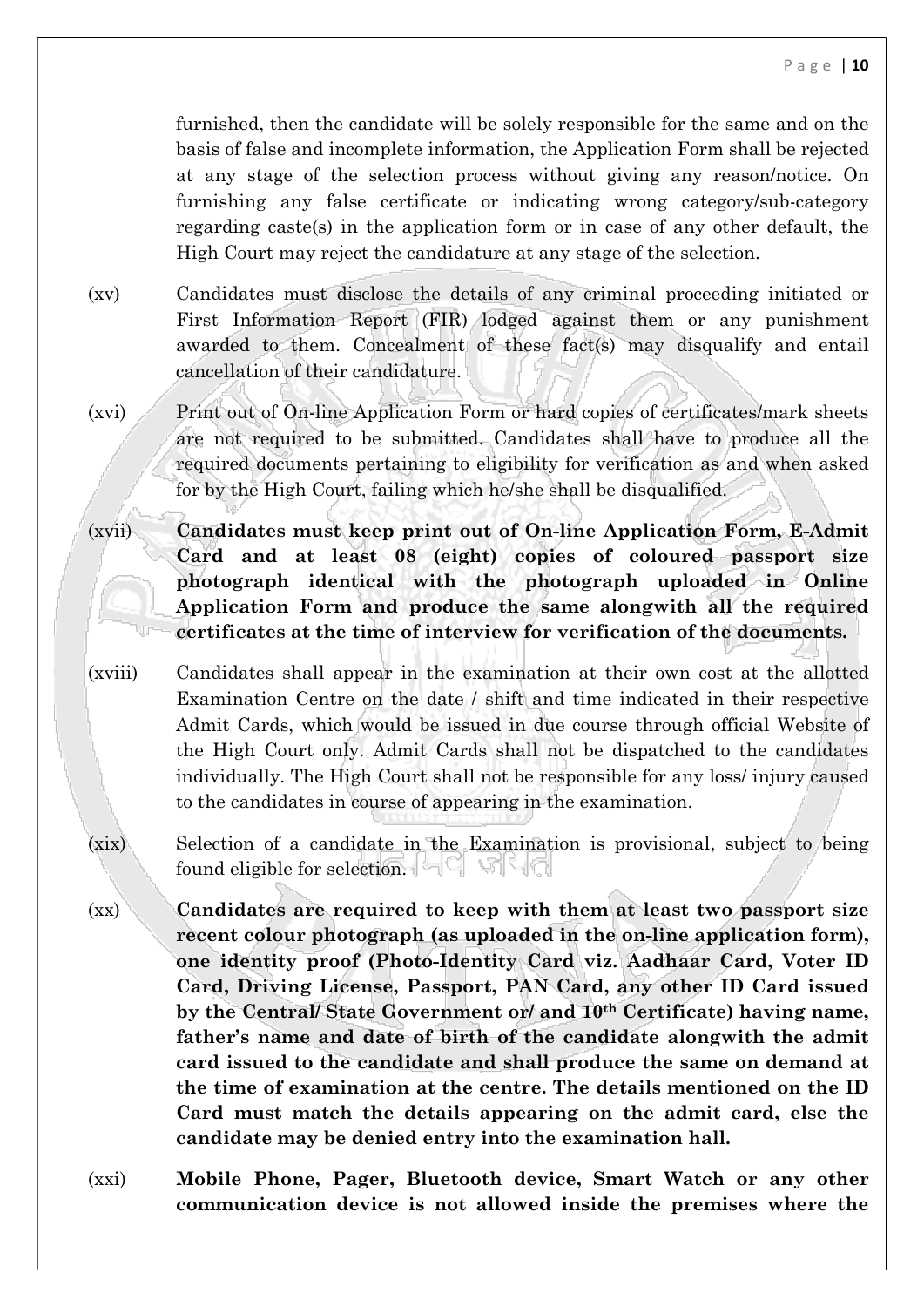examination is to be conducted. Any infringement of these instructions may entail suitable actions/restrictions as the High Court may deem fit and proper including debarment from future examinations.

- (xxii) Merely appearing and qualifying in Computer Operator-cum-Typist Recruitment Examination, 2022 does not confer any right to the candidate to get appointment.
- (xxiii) Canvassing in any form and use of unfair means during the examinations shall disqualify the candidature of the applicant and the result of the Candidates shall not be declared (and may be cancelled).
- (xxiv) All the candidates who are already employed in Central Government or State Government or in any Central Government or State Government Public Undertaking and/or in any type of other organization established or governed by the Central Government or State Government, shall apply online only after seeking permission from their employer and shall have to compulsorily produce "NO OBJECTION CERTIFICATE (NOC)" from their respective Cadre Controlling Authorities at the time of interview, failing which his/her selection may be cancelled by the High Court.
- (xxv) A candidate claiming reservation and/or relaxation, shall have to produce Certificate issued by Competent Authority in prescribed proforma, in support of his/ her claim. Orthopedically Handicapped (OH) candidate shall have to submit certificate issued by the Competent Authority/Board indicating physical disability not less than 40%.
- (xxvi) It is to be noted that if a candidate has been allowed to appear in the examination, it does not imply that the candidate's eligibility has been verified. It does not vest any right with a candidate to get appointment. The eligibility is subject to final verification by the Competent Authority. The candidate shall satisfy his/her eligibility before applying online and shall be personally responsible, in case, he/she is not found eligible to apply as per the given eligibility criteria.
- (xxvii) Information uploaded on the official website of the High Court shall not be provided to the candidates or any other person under the Right to Information Act, 2005 (hereinafter referred to as R.T.I. Act) read with the Patna High Court (Right to Information) Rules, 2005 as amended from time to time. The information uploaded on the official website of the High Court shall remain for a specific period only. Therefore, the candidates are advised to download the uploaded information and keep it with them for future reference, if any. During the course of recruitment, neither any application under the R.T.I. Act shall be entertained nor any information shall be provided.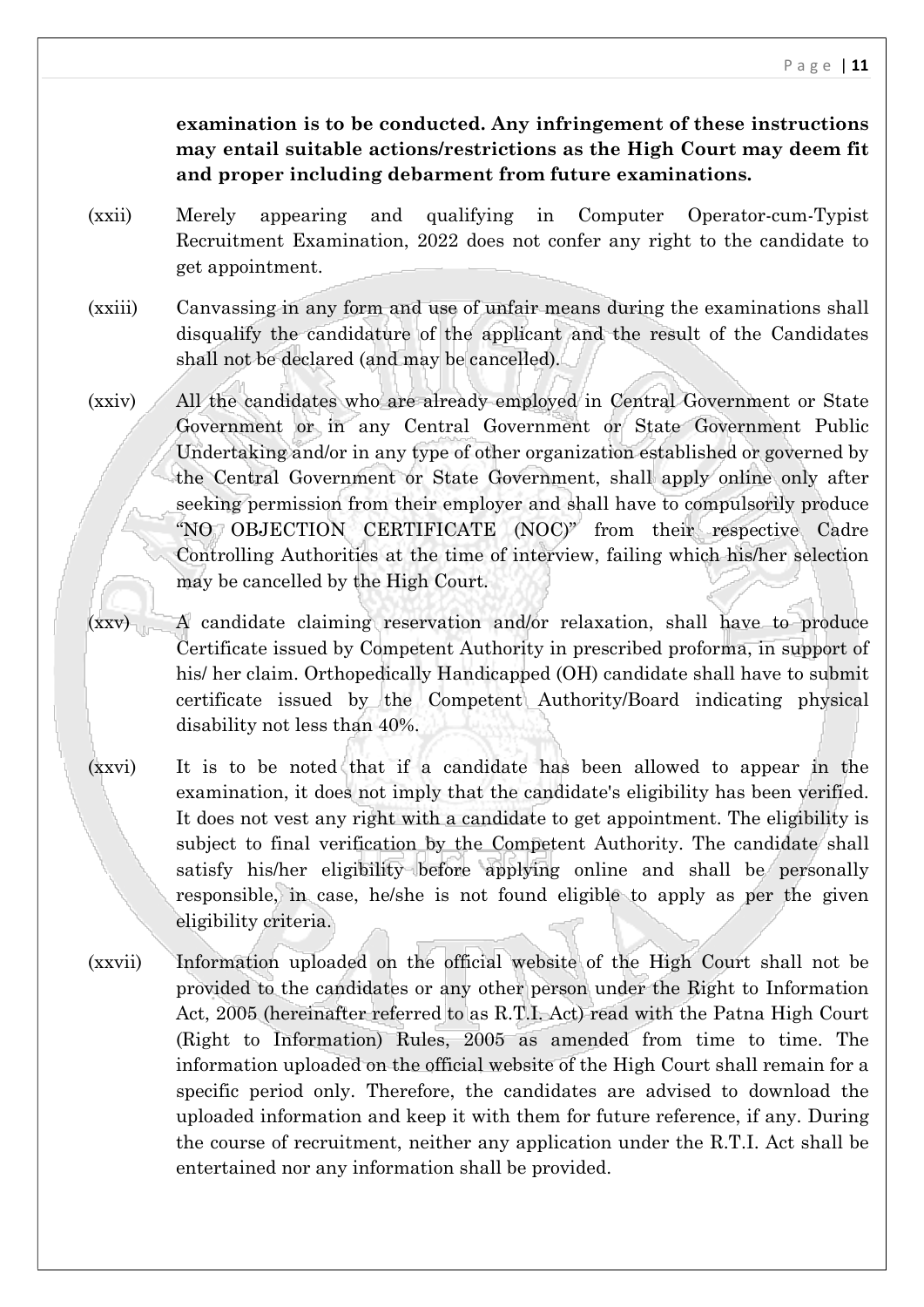- (xxviii) Factual information under the R.T.I. Act shall be provided only after declaration of final result. Inferential questions or speculative questions shall not be answered under the R.T.I. Act.
- (xxix) The final score alongwith category wise/sub-category wise cut off marks of all the candidates appearing in the examination will be uploaded on the official website of the High Court after declaration of the final result in due course of time, and no application under the R.T.I. Act in this regard shall be entertained.
- (xxx) Selection of the candidates shall be made purely on the basis of merit in a transparent manner. Hence, the Candidate has to be careful of touts, who promise to get them selected unlawfully on illegal considerations/means.

(xxxi) The record relating to the Computer Operator-cum-Typist Recruitment Examination, 2022 would be available up to 365 days from the Date of declaration of final result and thereafter all examination materials shall be weeded out and no communication in this regard shall be entertained with respect to this recruitment drive.

(xxxii) All disputes pertaining to the conduct of the Computer Operator-cum-Typist Recruitment Examination, 2022 including Results shall fall within the jurisdiction of the High Court of Judicature at Patna only.

 $\sim$   $\sim$ 

Dated: 15<sup>th</sup> March, 2022 Sd/-

Registrar General I/c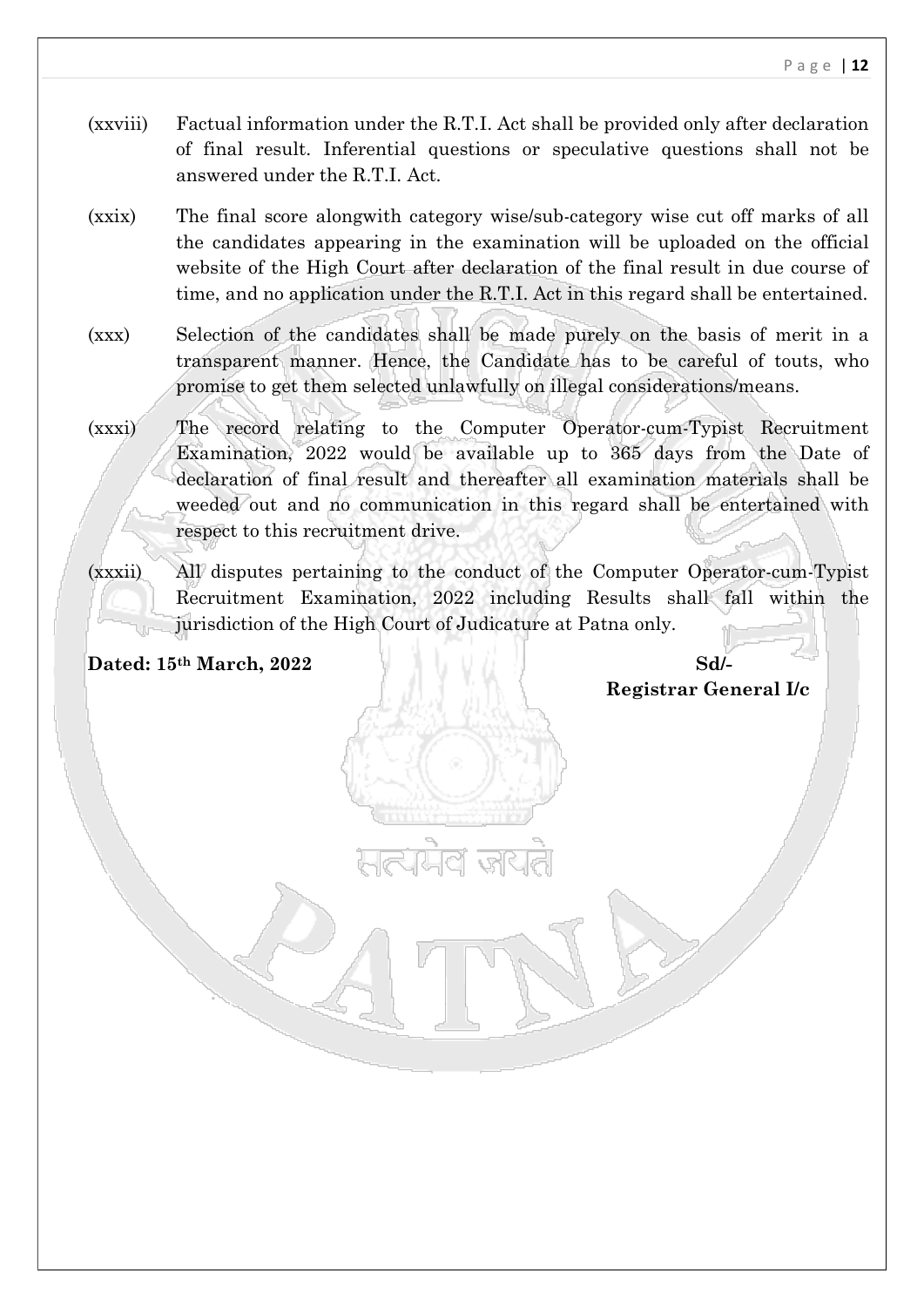# Annexure- I

# HOW TO APPLY

### Instructions for Filling the Online Application Form:-

- 1. Candidates are advised to read the detailed advertisement carefully prior to filling the online application form. The candidate must ensure that he/she has an active e-mail ID and Mobile number. The e-mail ID and the Mobile number are required to be preserved till publication of final result. The candidate must also ensure the availability of all the relevant documents/ certificates at the time of filling the online application form.
- 2. For Applying Online, visit the "Recruitments" tab in the column on the left hand menu of official website of Patna High Court (http://patnahighcourt.gov.in).
- 3. Click on the link "Computer Operator-cum-Typist Recruitment Examination, 2022".
- 4. Click on "Apply online".
- 5. Click on the link to Register.
- 6. On the registration page, a candidate is required to fill in his/ her Full Name, Date of Birth, Gender, Mobile Number and E-mail ID. Prior to submission, the candidate must ensure that all the details filled in are correct in all aspect, as the data once submitted cannot be changed. After verification of data and submission of OTP, registration number and password will be generated and the same will be communicated by SMS/E-mail.
- 7. Thereafter, the candidate will have to Login by using Registration Number and Password shared via SMS/Email.
- 8. After login, form for detailed application will open where the data provided at the time of registration shall be visible in prefilled format and it cannot be altered.
- 9. At first, a candidate is required to fill in his personal details and then click "save and next".
- 10. Thereafter, the candidate is required to fill in additional details and then click "save and next".
- 11. Thereafter, the candidate is required to fill in communication details and then click "save and next". If a candidate has selected domicile as 'BIHAR', his/ her permanent address must be of 'BIHAR', else his/ her candidature may be cancelled.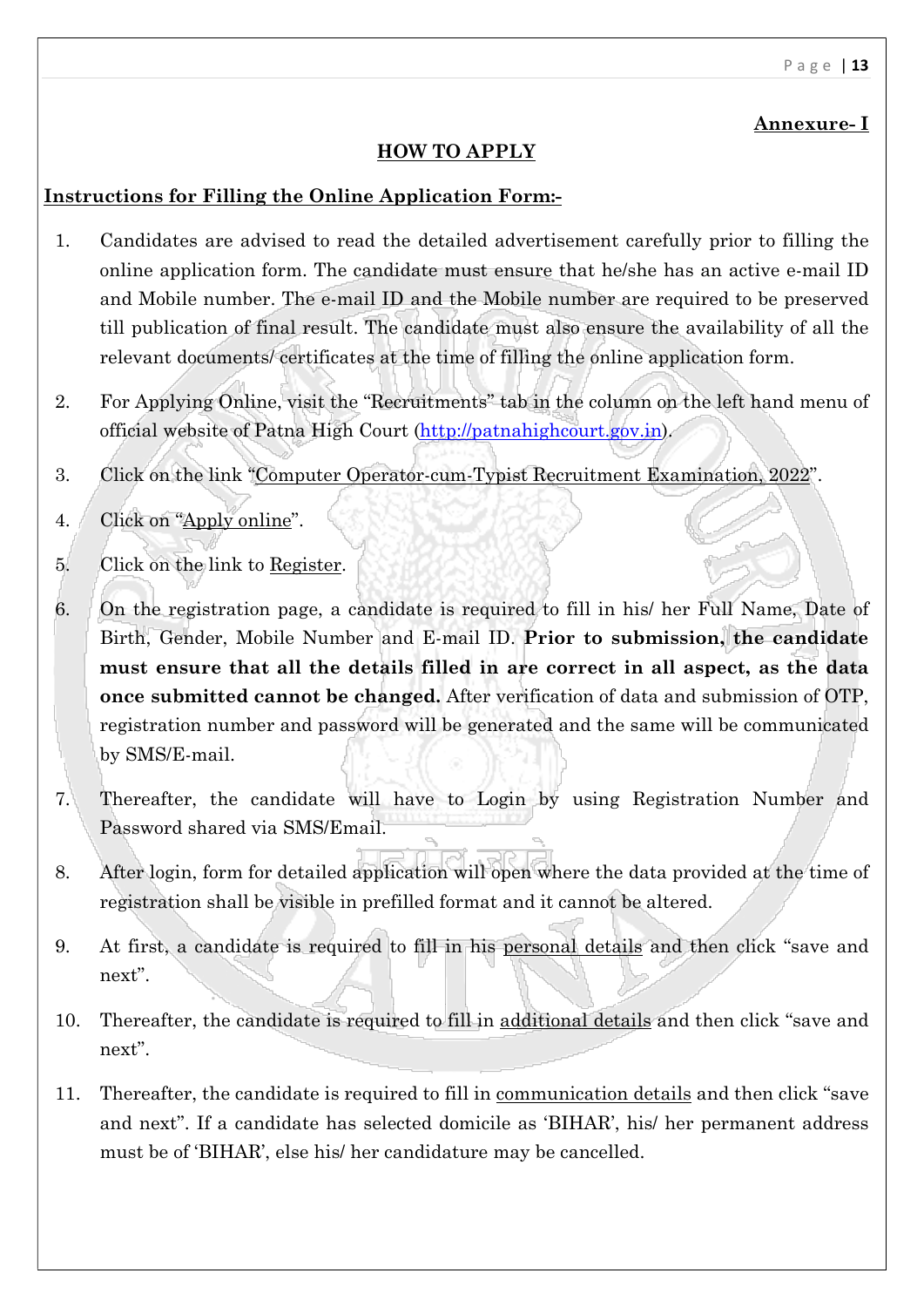- 12. Thereafter, the candidate is required to fill in qualification and experience and then click "save and next". If applicable, in the column of "Experience details (in the Patna High Court or courts subordinate to the Patna High Court)", the date of submission of online application is required to be filled in the "End date of service", if the candidate is continuing in service, so as to calculate the length of service.
- 13. Thereafter, the candidate is required to fill in the test city and then click "save and next".
- 14. Thereafter, the candidate is required to upload the following documents :
	- a) Scanned copy of recent passport size colour photograph
	- b) Scanned signature
	- c) Matriculation (10th) Certificate
	- d) Matriculation (10th) Marksheet
	- e) Intermediate (12th) Certificate
	- f) Intermediate  $(12<sup>th</sup>)$  Marksheet
	- g) Graduation (Degree) Certificate
	- h) Graduation (Degree) Marksheet
	- i) Domicile Certificate, if applicable
	- j) Caste/ Category Certificate, if applicable
	- k) Diploma/Certificate of at least six month's course in Computer Application from recognised Institution
	- l) Certificate of English Typing and Hindi Typing from recognised Institution
	- m) Other relevant documents, if any
- 15. Instructions to upload photograph and Signature:
	- a) Size of the image should be minimum of 50 KB and maximum 80 KB.
	- b) Image should be in JPG or JPEG format.
- 16. Instructions to upload required Documents/Certificates:
	- a) Size of the document should be minimum of 100 KB and maximum 300KB.
	- b) Document should be only in JPG, JPEG or PDF format.
- 17. Uploaded photograph and signature (in running hand) must be clearly identifiable / visible, otherwise application of the candidate is liable to be rejected by the High Court and no representation from the candidate will be entertained by the High Court in this regard. The candidate should scan his photograph and specimen signature in JPG/JPEG format.
- 18. The photograph of the candidate must contain his full face, both ears, neck in frontal view with a neutral, non-smiling expression and with open eyes directed at the camera.